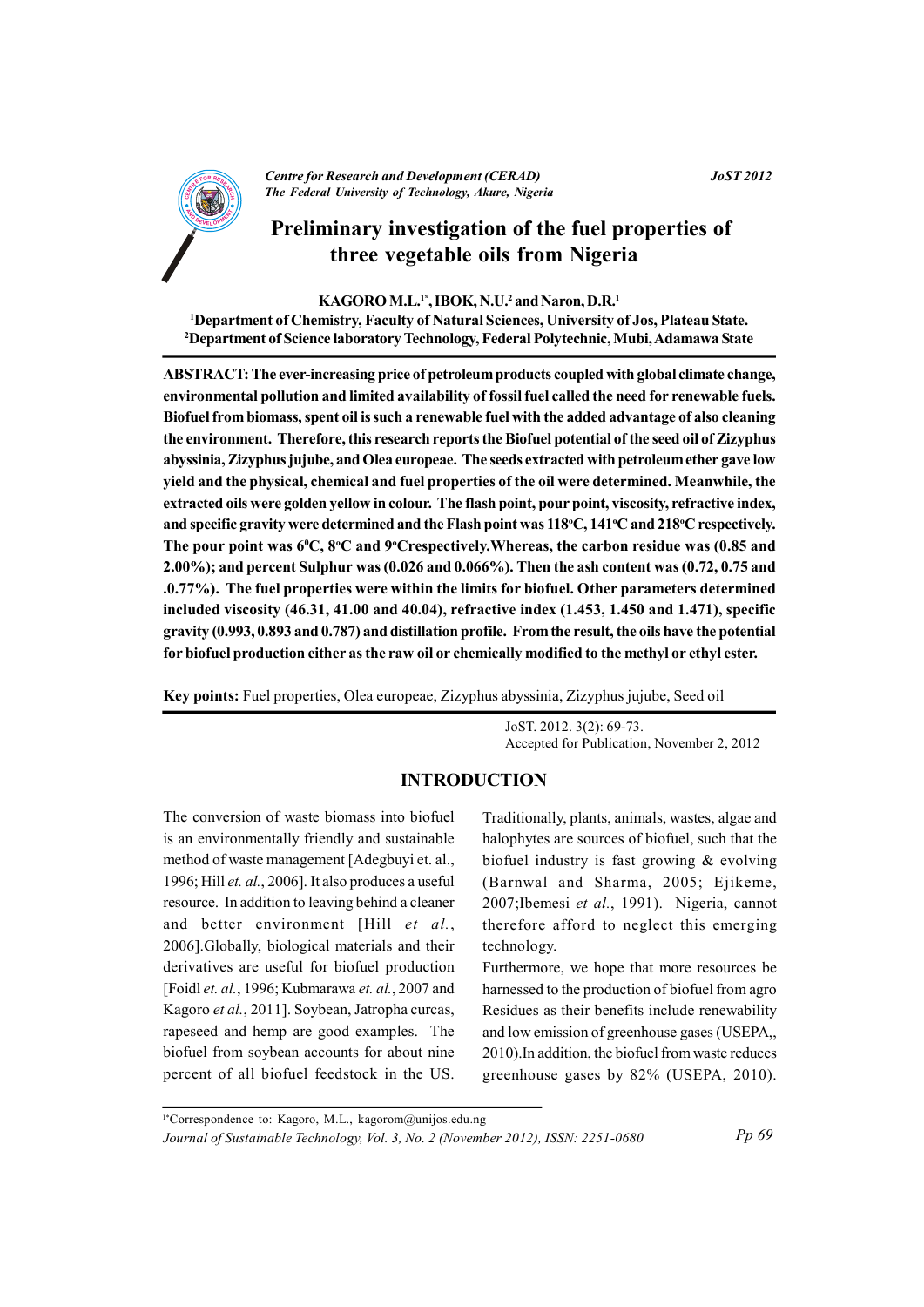- M.L. Kagoro, et al.

However, those from food plant resources such as soya oil the reduction is less at 57% (USEPA, 2010). Moreover, the carbon residue is very low so more beneficial to the vehicular exhaust system (Wilson et al., 2011).

In Nigeria, oils from the seeds of Zizyphus abyssinia, Zizyphus jujube and Olea europeae seeds are feedstock for biofuel production. Their fuel properties however had not being exploited. These plants have edible fruits however; of the oils only that of Olea europeae is edible in Nigeria. Despite the fact that the oil of Zizyphus abyssinia and Zizyphus jujube are

#### **Sample collection/Treatment**

We obtained the seed samples from new market in Jos North, Plateau State, Nigeria. The identification and authentication was by Mr. Arzila of the Federal College of Forestry, Jos Plateau State. The seeds were handpicked then washed and dried. The dried seeds ground to powder.

#### **Extraction**

The weighed seeds was poured into the thimble then placed inside a Soxhlet extractor and extracted continuously for nine hours using petroleum ether. The petroleum ether recovered in vacuum

Flash Point Determination: The flash point was determined using Abel's apparatus, such that the test samples were placed in a small metal cup surrounded by water bath and then heated slowly. The lid of the metal cup opened from time to time and the vapour of the oil ignited by a tiny flame. The temperature at which the oil vapour burned with slight explosion was noted as the flash point.

edible vegetable oils in India and the Middle East. Meanwhile their seeds are used as landfills or burnt with leachates that could be harmful to the environment, in addition to the probable inorganic contamination of groundwater. This research therefore reports the fuel properties of these Oils for the first time.

Thus, the study aims at extracting oil from these seeds with petroleum ether  $(30-70$ °C) and determining the fuel properties of the extracted oils. The results will be compared with Jatropha curcas oil, which is currently in use as a biofuel.

## **MATERIALS AND METHODOLOGY**

Pour Point Determination: The oil samples (2mL) was dispensed into a test tube and inserted into an ice bath. The temperature at which the oil seizes to flow is recorded as the pour point.

Refractive Index Determination: Was determined using a refractometer. A small quantity of the oil was taken and smeared on the refractometer prism. A constant light source was allowed to pass through the smeared oil on the prism and the result read from the calibration. Viscosity Determination: Ostwald's viscometer was employed to determine the viscosity and a stopwatch. The Ostwald viscometer has two points' labeled A and B and was clamped using a retort stand and clamp.

The solvent (n-hexane) was poured into the viscometer to point A and allowed to flow. The time it took the solvent to flow from A to B was noted. Similarly, the sample (oil) was poured and allowed to flow and the time it took the sample to flow from A to B was noted.

> Calculation  $Viscosity =$ Ts-To T<sub>o</sub>

 $Ts = time$  it took sample to flow from A to B  $To = Time$  it took solvent to flow from A to B.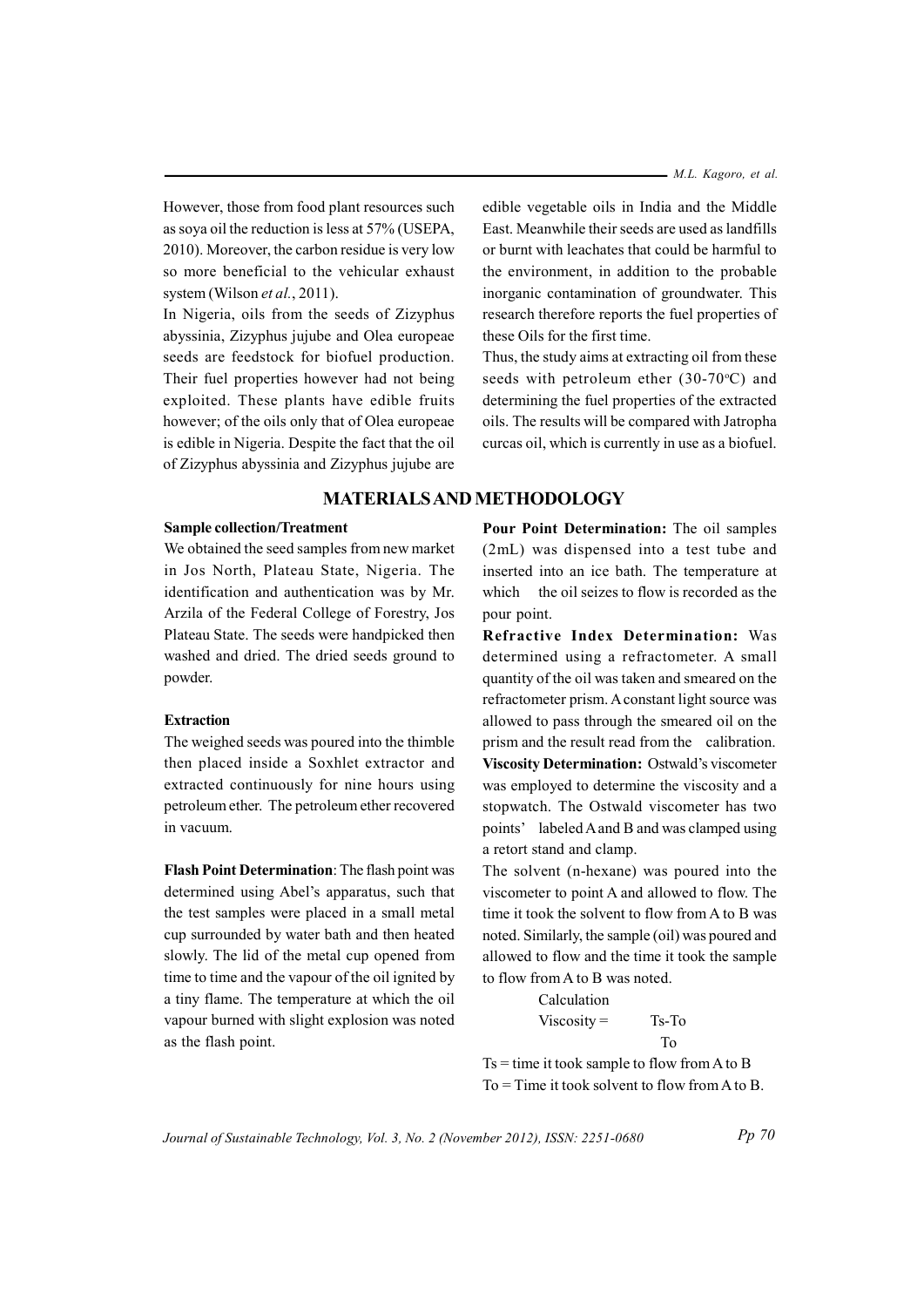| <b>Table 1: Physico-Chemical Properties of Extracted Oil</b> |                            |                            |                     |                    |                       |  |
|--------------------------------------------------------------|----------------------------|----------------------------|---------------------|--------------------|-----------------------|--|
| <b>OIL SEED</b>                                              | <b>Specific</b><br>gravity | <b>Refractive</b><br>index | Moisture<br>content | Ash content<br>(%) | Carbon residue<br>(%) |  |
| Olea europeae                                                | 0.839                      | 1.453                      | 6                   | 0.720              | 0.850                 |  |
| Zizyphus abyssinia                                           | 0.799                      | 1.450                      | 8                   | 0.770              | 2.00                  |  |
| Zizyphus jujube                                              | 0.993                      | .420                       |                     | 0.750              | ND                    |  |

#### **RESULTS AND DISCUSSION**

|  | <b>Table 2: Fuel Properties of the Extracted Oils</b> |  |
|--|-------------------------------------------------------|--|
|  |                                                       |  |

| <b>Oil Seed</b>    | Flash point $^{\circ}C$ | Pour point <sup>o</sup> C | Cloud<br>point <sup>o</sup> C | Viscosity@40 $^{\circ}$ C |
|--------------------|-------------------------|---------------------------|-------------------------------|---------------------------|
| Olea europeae      | 218                     |                           |                               | 46.31                     |
| Zizyphus abyssinia | 118                     |                           |                               | 41.00                     |
| Zizyphus jujube    | 141                     |                           | ND                            | 40.04                     |

The moisture content of  $6, 5$  and  $8\%$  for the seeds of Zizyphus abyssinia, Zizyphus jujube and Olea europeae indicates long shelf life. Since spoilage due to microbial attack will be highly minimized, Table 1. The oil content of 28.38, 30.45 and 32.11% respectively is low, relative to oil palm, rapeseed, peanut, and benniseed. They however, compare favourably with Jatropha curcas and sovbeans, which have an average oil content of 34.4 and 25% [Fukuda et al.; Anyanwu et al 2011 ]. Currently, the oil of the seed of Jatropha curcas is in use as a biofuel. From the results obtained in Table 2, the viscosity, pour point and flash point, indicate the oils will pump and flow well. Viscosity is a measure of friction, heat generation and rate of flow under specified conditions of speed, load and design (Sharma, 2002), it follows those oils with low viscosity index its flow rate will decrease rapidly with temperature and vice versa. Meanwhile, viscosity depends on molecular structure and weight, therefore any oil with high molecular weight possesses high viscosity as well as high boiling point (Sharma, 2002). From Table 2 the viscosity of Olea europeae is the highest at 46.31 implying it is made of higher molecular fatty acids than both Zizyphus jujube and Zizyphus abyssinia. In addition, its ash content is least implying low involatile residue and that causes wear and tear to the vehicle. Moreover, the specific gravity a measure of how heavy a substance is also indicated the heaviness of the oil of Olea europeae. The viscosity of the oils fell within those of common oils such as those of soybeans and also those of nonconventional oils like Jatropha curcas and tigernut (Barminas et al., 2001). This is also within the range for petroleum-based diesel. Nevertheless, comparing the fuel properties of the extracted oils with standard biofuel guidelines of other countries, its values fell within those of most countries for the pour point, flash point and viscosity value.

Furthermore, the value for the carbon residue, Sulphur content and ash content of the Oils are lower than those of Jatropha curcas except for the carbon residue of Zizyphus abyssinia that was higher, at 2%. Further, the percent carbon result is in close agreement with those obtained by Kubmarawa et al. (2007 and 2011) when they determined the fuel properties of Heeria insignis, Isoberlinia tomentosa and Ceiba pentandra, Isoberlinia doko, and Comniphora kerstingii.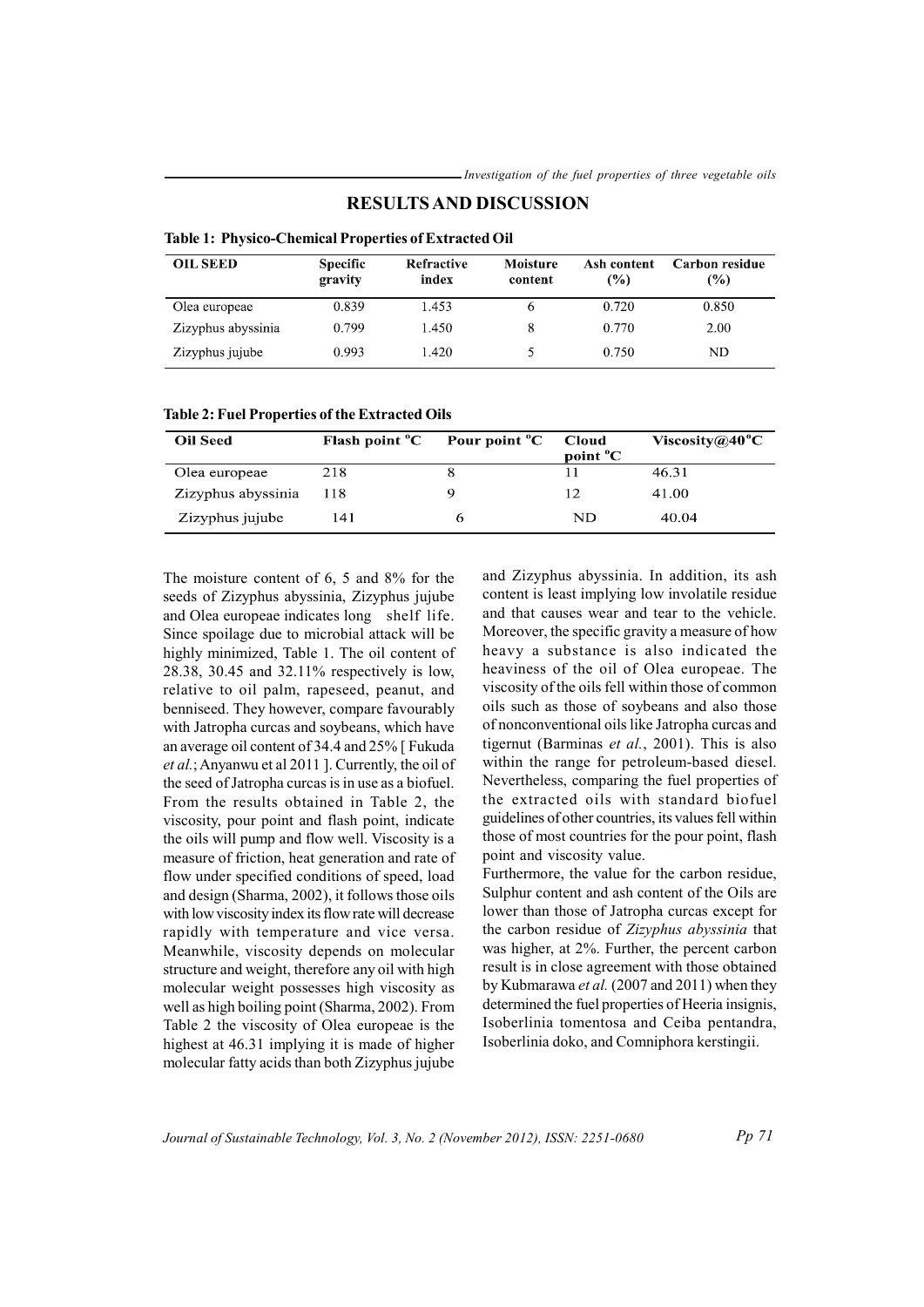**Countries** Flash Point  $(^0C)$ Pour point  $(^0C)$ **Iodine** value Viscosity  $mm^2/s$ **USA 2002**  $>130$  $\overline{NA}$  $1.9 - 6.0$ Europe 2003  $>120$  $120$  $3.5 - 5.0$ Czech 1998  $>110$  $NA$  $3.5 - 5.0$ Germany 1997  $>110$  $< 115$  $3.5 - 50$ Italy 1997  $>100$  $\leq -1.5$  $NA$  $3.5 - 5.0$ Austria 1997  $>100$  $NA$  $3.5 - 5.0$ France 1997  $>100$  $10$  $115$  $3.5 - 50$ 

Table 3: Guidelines for Biofuel especially for methyl ester

 $NA = not available$ 

http://www.atm.org/cgi-bin/soft Cart-exe/STORE/

The oil of seed of Zizyphus abyssinia, Zizyphus jujube and Olea europeae compared favorably with Jatropha curcas and had fuel properties within the biofuel standards of other countries. Table 3. We concluded that the oil of Zizyphus jujube had the potential to be use as biofuel .However; the researchers did not characterize the fatty acids profile of these oils.

#### **REFERENCES**

- ADEGBUYL O., OYANGADE, J.O. and ALABL D.A. (1996). A Review of Biomass Resources as an Alternative to Energy. Nigerian Journal of Renewable Energy,  $4(1)$  80-86
- ANYANWU, C.N., EZE, I.S., OPARAKU, O.U., BRACCIO, G. and SHARMA, V.K. (2011). Characterization of Locally Grown Vegetable Oils for Biodiesel Production in Nigeria. Journal of Chemical Society of Nigeria. 36(1)165-169.
- BARNWAL, B.K. and SHARMA, M.P. (2005). Prospects of Biodiesel Production from Vegetable Oils in India. Renewable and Sustainable Energy Reviews; Vol.9 pp 363-378
- BARMINAS, J.T., MAINA, H.M., TAHIR, S., KUBMARAWA, D., and TSWARE, K. (2001). A Preliminary Investigation into the biofuel Characteristics of tigernut (Cyperus esculentus) Oil. Biores. Technol., 78, 87-89
- EJILAH, I.R., ASERE, A.A., ADISA, A.B., and EJILAH, A. (2010). The Effect of Biofuel-Jatropha curcas Oil Methyl ester blend on the Performance of a Variable Speed

Compression Ignition Engine, AJAE, 1(3), 80-85

- EJIKEME, P.M. (2007). Waste Vegetable as Alternative to Diesel Fuel in Compression Engines. In Proc. Int'l Workshop on Renewable Energy for Sustainable Development in Africa. 30<sup>th</sup> July -1<sup>st</sup> August 2007.pp 169-175.
- FUKUDA, H., KONDA, A., and NODA, H. (2001). Biodiesel Fuel Production by Transeterification of Oils. Biores. And Bioengineering, 92(5):405-416.
- HILL, T., NELSON, E., TILLMAN, D., POLASKY, S. and TIFFANY, D. (2006). Environmental, Economic and energetic Costs and Benefits of Biodiesel and Ethanol Blends. Proc. Natl. Acad. Sciences, 103, 11206-11210.
- **IBEMESI, J.A. (1991).** Vegetables Oils as Industrial Raw Materials, The Nigerian Perspective. Invited Paper Presented at the 5<sup>th</sup> Annual Conf. of the Anambra Chapter of the Chemical Society of Nigeria. 3rd July 1991

Journal of Sustainable Technology, Vol. 3, No. 2 (November 2012), ISSN: 2251-0680